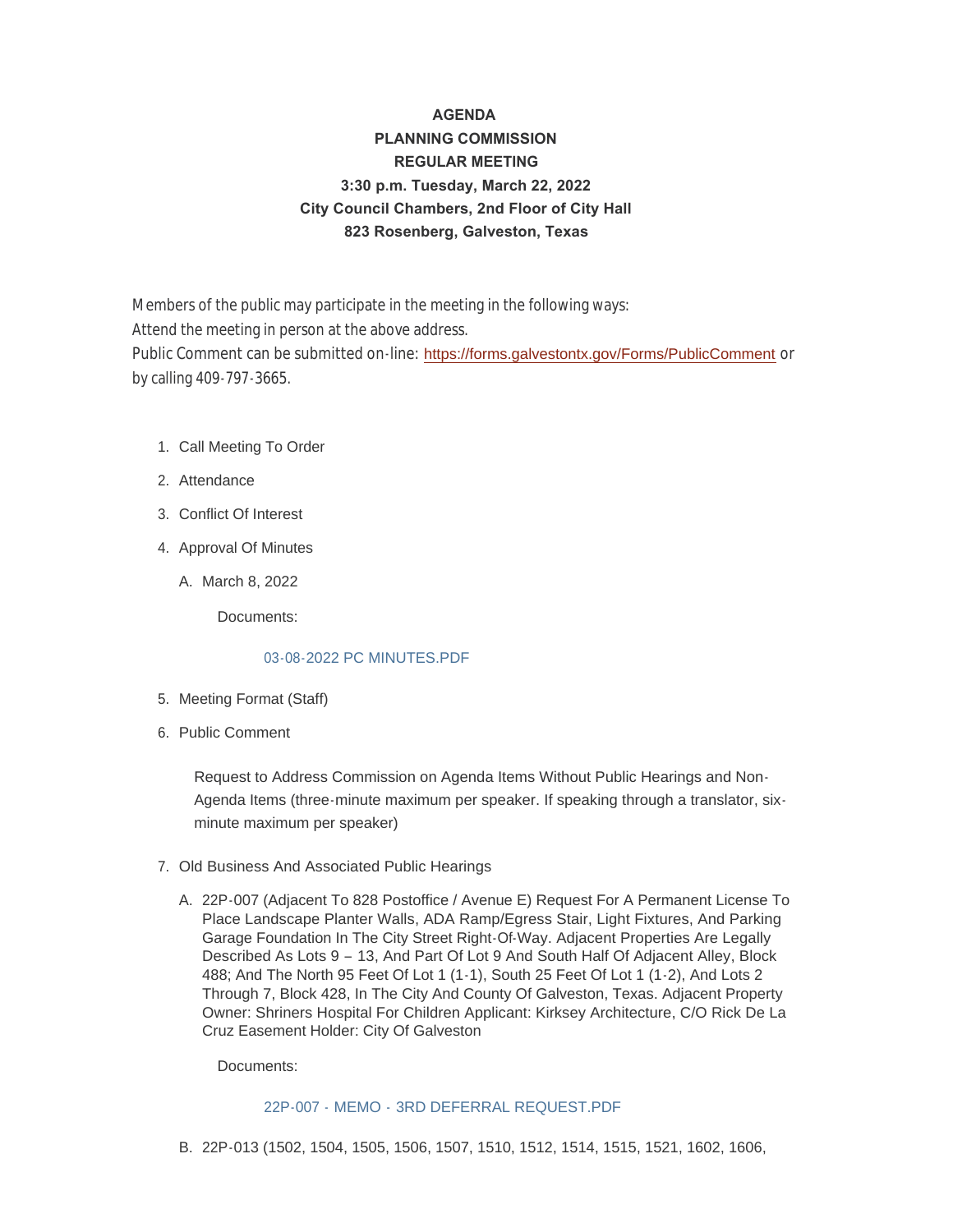1608, 1609, 1611, 1613, 1615, 1616, 1619, 1620, 1621, 1624, 1628, 1701, 6802, 6807, 6808, 6809, 6814, 6815, 6827, 6828, 6901, 6915 Driftwood Ln, 1501, 1504 Bayou Homes Dr, 6500, 6510, 6520 Bayou Front Dr, 6902, 6902, 6912, And 6920 Ave O.) Request For A Change Of Zoning In Order To Designate A Portion Of The Driftwood Neighborhood As A Restricted Residential, Single-Family (R-0) Zoning District. Lots 18 Thru 20, 21 & 22, 25 & 26, Block 1, Pabsts Bayview Addition, East ½ Of Lots 7 And 8  $(7-3)$ , West  $\frac{1}{2}$  Of Lots 7 & 8 & North-West Part Of Lot 9 (7-2), West  $\frac{1}{2}$  Of Lots 24 Thru 26 (24-1), Part Of Lot 96 (96-2), Trimble & Lindsey, Section 1, Lots 3 & Part Of 2 & 4, Sproule Addition, Part Of Lot 96 (96-5), Trimble & Lind

Documents:

#### 22P-013 - MEMO - [2ND DEFERRAL REQUEST.PDF](https://www.galvestontx.gov/AgendaCenter/ViewFile/Item/13963?fileID=32436)

C. 21P-074 (1128 Seawall) Request For A Planned Unit Development (PUD) Overlay District To Establish A Mixed-Use Development Consisting Of Multi-Family Dwellings, Retail-Commercial, And Accessory Parking Structure Land Uses. Properties Are Legally Described As: M. B. Menard Survey, North Part Of Lot 8, Southeast Block 23, Galveston Outlots; M. B. Menard Survey, Lots 11 Through 14 And Part Of Lots 9 And 10, Southeast Block 23, Galveston Outlots, And North ½ Of Adjacent Avenue N; M. B. Menard Survey, Lot 7, Southeast Block 23, Galveston Outlots; M. B. Menard Survey, Lot 6 And East 1/2 Of Lot 5, Southeast Block 23, Galveston Outlots; M. B. Menard Survey, West 1/2 Of Lot 5 (3005-1), Southeast Block 23, Galveston Outlots; M. B. Menard Survey, East 1/2 Of Lot 4 (3004-2), Southeast Block 23, Galves

Documents:

#### 21P-074 - MEMO - [DEFERRAL REQUEST\\_040422.PDF](https://www.galvestontx.gov/AgendaCenter/ViewFile/Item/13962?fileID=32435)

- 8. New Business And Associated Public Hearings
	- A. BEACHFRONT CONSTRUCTION CERTIFICATE/DUNE PROTECTION PERMITS
	- 22BF-025 (24125 FM 3005) Request For Beachfront Construction Certificate And Dune 1. Protection Permit For A Mobile Wood Mat For Pedestrian Public Beach Access, And A Plan To Mitigate The Vegetation That Will Be Disturbed. Property Is Legally Described As Abstract 121 Hall & Jones Survey, Public Beach Access (0-9) The Dunes Of West Beach Replat, A Subdivision In The City And County Of Galveston, Texas. Applicant: Joe Trum, Dunes Of West Beach

Documents:

#### 22BF-025 - MEMO - DEFERRAL REQUEST PDF

2. 22P-008 (24125 FM 3005) Request For Beachfront Construction Certificate And Dune Protection Permit For Proposed Construction Of An Uncovered Deck Addition And Staircase To An Existing Habitable Structure. Property Is Legally Described Abstract 121 Hall & Jones Survey, Tract 23, Acres 0.47, AKA Lot 1, San Luis Pass Road Subdivision, In The City And County Of Galveston, Texas. Applicant: Scott Williams Property Owner: Same

Documents:

#### [22P-008 - STF PKT\\_RFS.PDF](https://www.galvestontx.gov/AgendaCenter/ViewFile/Item/13956?fileID=32429)

- B. CHANGE OF ZONING
- 22P-016 (1201 And 1228 Harborside Drive) Request For A Change Of Zoning From 1.